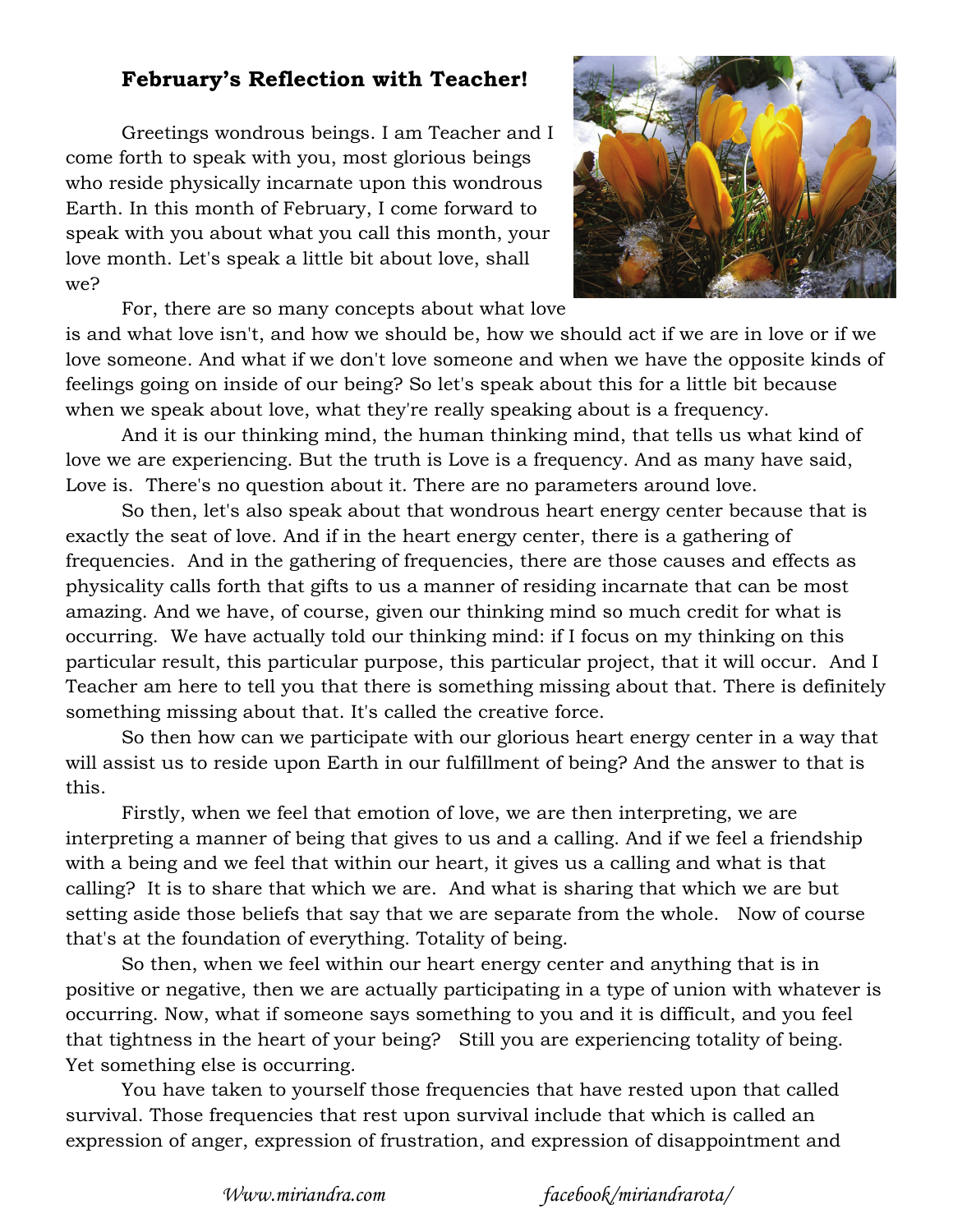expression of difficulty. And there's nothing wrong with those expressions. They are all part of... What? They are all part of the human nature experiencing his or her journey incarnate.

So then, when there is that kind of expression, whether it is from you or toward you, then we know beyond a doubt that we are experiencing part of that called survival's grasp. And there's nothing wrong with experiencing survival's grasp, except what? Except that it does not feel very good. It does not feel very good at all.

So then, when we get that kind of feeling, then what occurs our thinking mind wants to figure out what we can do to change that feeling because we don't like it because it's uncomfortable, because it does not feel like love. Or as we call love, totality of being: the recognizing that all is one, all beings are one being.

So then as a human nature goes into that thinking of how he or she can change those feelings, then there is a deeper relationship with not only those feelings and the assumed reason for them, but then there is a diving further into the frequencies of survival. So then, how can we shift and change this manner of being?

Firstly to understand that is what is occurring. So then, when you or I or any being feels frustrated, feels angry, feels under the burden of the cause and effect and there is a feeling that is attached to that, then we know in that moment that we have a choice. And sometimes the human nature interprets that choice differently. The human nature interprets that choice as… you have the phrase in physicality called fight or flight. The human nature is going to be overt or is going to retreat to self. All because of those feelings of survival.

So then, when there is that disappointment or difficulty or challenge, even a challenge to that human nature, there is that interpretation that says that the human is going to speak out about that ,is going to be very clear, is going to go into those frequencies of fight; or the human nature is going to retreat into self and try to figure out how the human nature can get rid of that feeling.

 So these are the old ways of being and now here you are awakened beings. And you are discovering that there's something more in this thing called life upon Earth. There's something more. So you are choosing that something more. And why are you choosing it? Because survival does no longer work for you. Survival does no longer work for you. You want something different? And to that I, Teacher, say bravo, bravo to you!

So then here you are residing in the moment and you recognize the feeling and the feeling usually rests within your heart energy center. So then your heart energy center is telling you something. Your heart energy center is saying *you are in the process of experiencing survival and the illusion of separation from the whole*. So that's the first clue.

So then, in order to refuse a fight or flight as you have the phrase, then there is that moment. It is to truly take that moment to breathe deeply and to bring your beingness to peace. And what does that mean? It means that you are setting aside your thinking mind about all of this. You are setting aside your thinking mind's natural response. Because a human nature has a natural response to whatever is occurring, whether it is a threat, whether it is discomfort, whether it is disappointment, whether it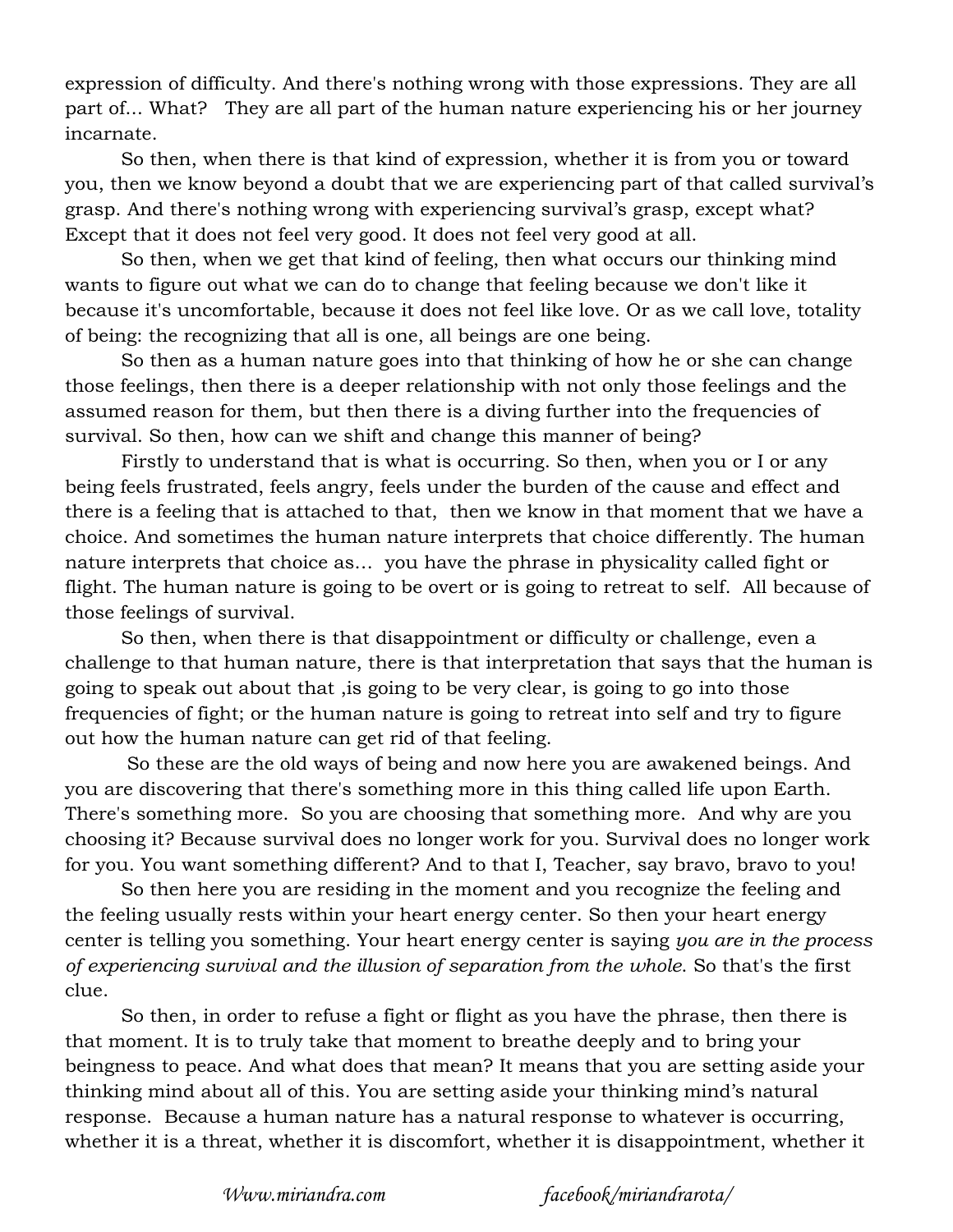is a challenge. All of that brings forth a response in the thinking mind also. And the thinking mind of the human nature usually tries to decide what to do about it all, just as we have been speaking together. So now when this occurs, and there seems to be a type of challenge, it is truly to pause for a moment, to refuse that thinking mind to decide what to do about it. And to just reside in peace. To take a nice deep breath, to choose peace, and to recognize that you are residing in this one moment. You are not residing in the past. You're not residing in the future. You are simply residing in your experience of totality of being. And totality of being *is* peace.

So then, as you reside in this manner, then you can allow whatever has occurred and whatever brings forth those feelings of survival, that you can allow those feelings and that seeming challenge to dissipate. What you are doing is you are refusing to participate with survival's grasp, and that is most important, most glorious! Because when you refuse to participate with survival's grasp, then what has occurred? You are residing in truth, you are residing in your awakened state of being.

Now, when we say survival's grasp, we want to be very clear about this. This is not a crime. There is a pulse beat that occurs while one is residing incarnate and the pulse beat is this: awake to asleep, awake to asleep. So then what is the sleep state? It's part of survival. Yet when one is residing in an awakened state of being and that comes forth a type of experience that's similar to the depths of survival, then there can be again awakening in the moment, just as I have described. Sitting quietly, bringing yourself to peace.

So then what occurs when day after day or experience after experience we actually refuse to participate with those old patterns? Then we are choosing our awakened state of being. Now what is this awakened state of being anyway, one might ask. It's this.

In the awakened state of being, there's a recognizing that fulfillment occurs always. Now the human nature wants to say something like, "Oh sure, fulfillment resides always and why am I struggling this way? And why am I having difficulties this way? Why am I having financial issues? Why am I having relationship issues? Why is the cause and effect giving us so many difficulties?" And this natural, yet all of those difficulties reside in survival. And again, we say it.

So then the awakened state of being is the residing in the knowing that fulfillment is always being made manifest. Now, the trick to all of this is to recognize that fulfillment is being made manifest in the form of frequencies. And the way that you participate with those frequencies, then, determines how you will experience that fulfillment. So then, it's not that you are making something be made manifest, it's not that you are manipulating physicality to give you what you would like to have made manifest. It's bigger than that. You are actually recognizing that because you are totality of being incarnate, you are then the fulfillment itself.

Now, we can ask the human nature and its thinking mind to just take a little rest here, because there are lots of questions about what we have just said together, that you are totality of being and actually fulfillment itself incarnate.

Then as we reside in our awakened state of being, we participate in our journey in a different way. And it does take some practice, that's the truth. When you go into your day, and there's a difficulty and you want to be disgruntled about it, it's not that easy to step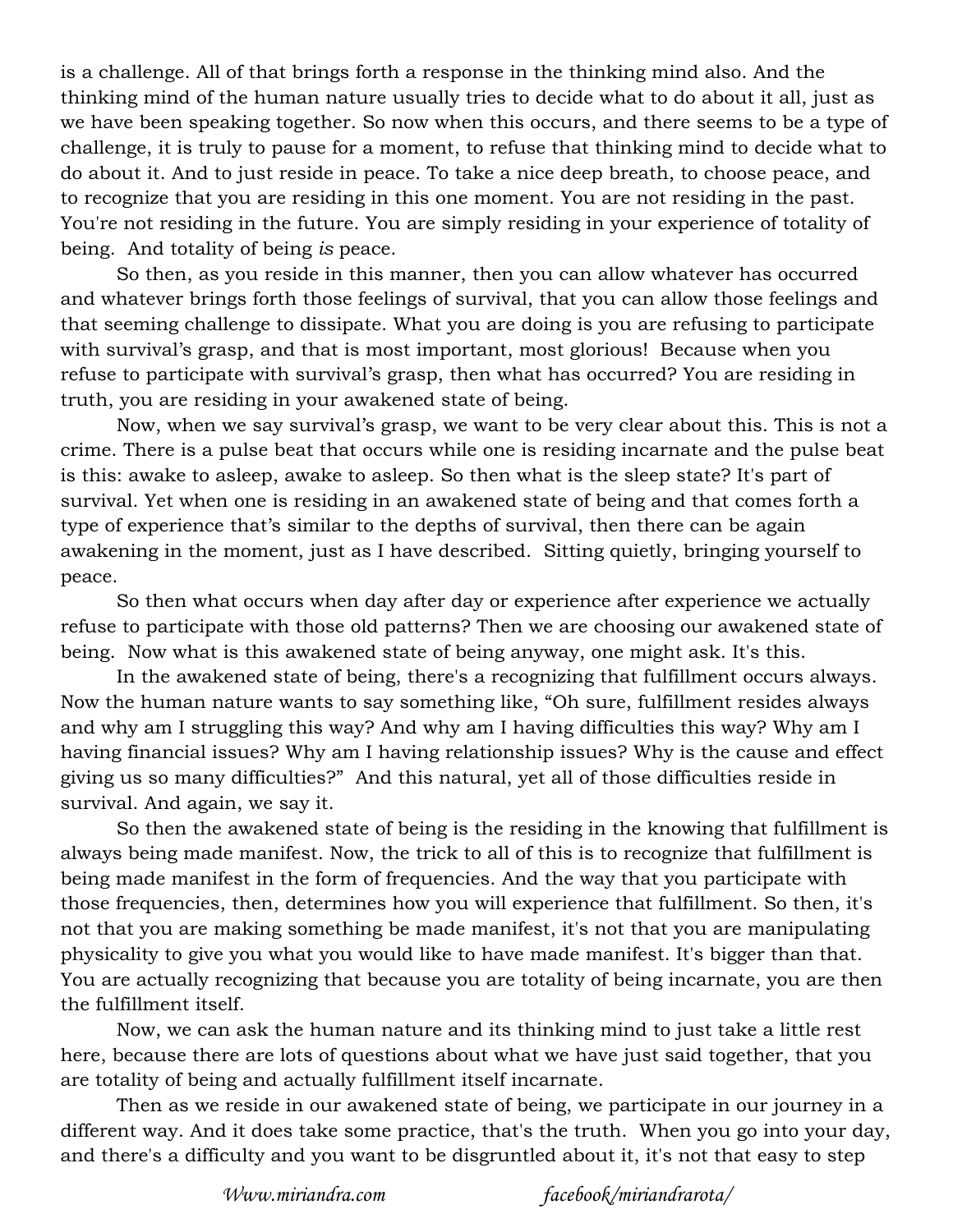back and not be disgruntled, but you can do it. You can do it. When you are amongst other beings and they are being challenging and they are what you call not so nice to you, you can step back from that participation. Take some time for yourself and do just what we've said. Take a nice deep breath. Find that peace within your heart energy center, and simply be; recognizing that the personalities of those beings are just that, the personality of the human nature.

But in each being does there reside totality. It must, because there is no separation. Totality of being *is* everything and every manner of expressing itself. And that means all of the peoples upon Earth, even those ones who are participating in horrific events. But we know in our awakened state of being that even those beings hold within them that call the divine essence... because it must. Without the divine essence, then there is no life force.

So then, we remember when *we* were asleep, we remember when *we* resided so deep in survival that we, as you have the phrase, didn't have a clue that there was something better. There was something better than trying very hard to make things happen. We learned how to do that when we were children. And we learned how to do it as young adults, and we are still doing it as older adults. Until that day, until that moment, when something inside says there must be a better way.

Where did that little voice come from? The divine essence within you. The divine essence that flows forth. From your very heart energy center does this flow forth that called a manner of being, the manner of being is love, care, warm embracing, celebrating, peace, joy, delight. All of those manners are an expression of that heart energy center frequency.

So then, as you go about your day, and as you go about your journey, you have the great opportunity to choose that love, to choose that frequency. And the more that you do that, the less your journey delivers to you difficulties. And the more you begin to feel what you have called in your vocabulary, the magic of the awakened journey. The magic of the awakened journey, where everything seems to fall into place, and it begins subtly. Just a little bit here. And a little bit there. And you find yourself living, residing in a different way. It seems as though all of these little synchronistic events and happenings tend to give you what? It gives you an uplifting to your spirit. You find yourself feeling a bit uplifted and less heavy. And what does that mean? It means that your experience of your journey is more of truth and less of survival.

And once again we say, this is truly why you are here, my dear wonderful beings. This is why you are here. To experience truth, to experience fulfillment being made manifest in the moment for you in all ways, to step into the manner of being that frees you from trying to manipulate physicality to give you what you want it to be, and to reside in the moment. The more that you reside in the moment, the more that that fulfillment has an opportunity to flow forth. Why? Because you are residing *consciously* in truth itself. You are residing consciously in that which you are: totality, essence of being, most beautiful.

And my dears you can do this. In truth you have been doing this. You have been choosing a better way for a very long time. And now you are what you call in your vocabulary *stepping up to the plate,* so to speak. You are stepping up to the plate of delight, of joy, of choosing something different. And that is what this journey now is